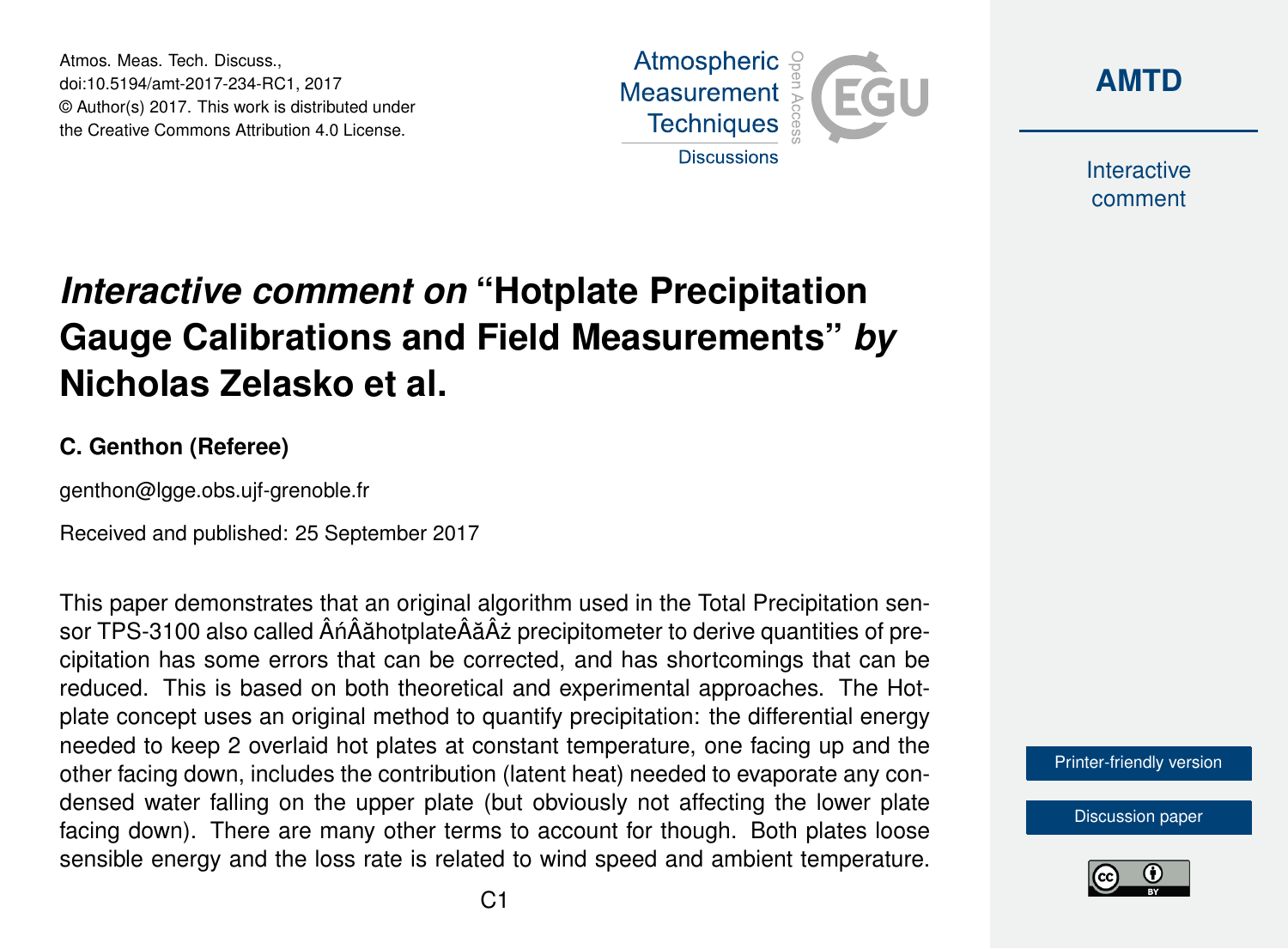However the 2 plates are equally affected so the differential is 0. On the other hand, the radiation balance of the 2 plates is not necessary the same and the differential must be accounted for. The issue of the catch efficiency of the instrument is also raised, particularly for solid particles.

The hotplate concept is very attractive for a number of reasons listed in the paper, including the fact that it is immune to frost deposition and snow/frost clogging, thus particularly appropriate in cold regions. Yet, although the instrument is not new (marketed by YES since the early 2000's), it does not seem to be so widely used (the paper mentions that "70 Yankee Environmental Systems (YES) hotplate precipitation gauges have been purchased by researchers and operational meteorologists" which is not a lot). This may (or may not, price is also an issue of course) sign some dissatisfaction with the results obtained, and an improvement of the algorithm may contribute popularize the instrument.

If the approach and methods appear sound, there is one potential major shortfall with the paper: it is not obvious if and how the revised algorithm can be implemented in an existing units. This is admittedly a technical issue but this is "atmospheric measurement techniques" so one expect technical issues to be addressed.

The paper mentions that the hotplate outputs data in 2 files, one (UHP) which "is provided to all YES customers" and the other (SHP) with no indication how it can be accessed. Of course the later has the data needed to design and use a new algorithm but there is no reference to the second file in the YES Hotplate documentation as of 2011. YES no longer markets the instrument and no longer provides any information on its web site. In such a paper, one should not have to bet on obtaining "private communication" from a manufacturer which has terminated production, to learn how to access the data needed to implement the improved algorithm. I believe that the paper has very limited significance and is not acceptable for publication in its current form unless this information,and all information necessary to implement the new algorithm, is clearly provided. On the other hand, it definitively ranks publication status if the in-

## **[AMTD](https://www.atmos-meas-tech-discuss.net/)**

Interactive comment

[Printer-friendly version](https://www.atmos-meas-tech-discuss.net/amt-2017-234/amt-2017-234-RC1-print.pdf)

[Discussion paper](https://www.atmos-meas-tech-discuss.net/amt-2017-234)

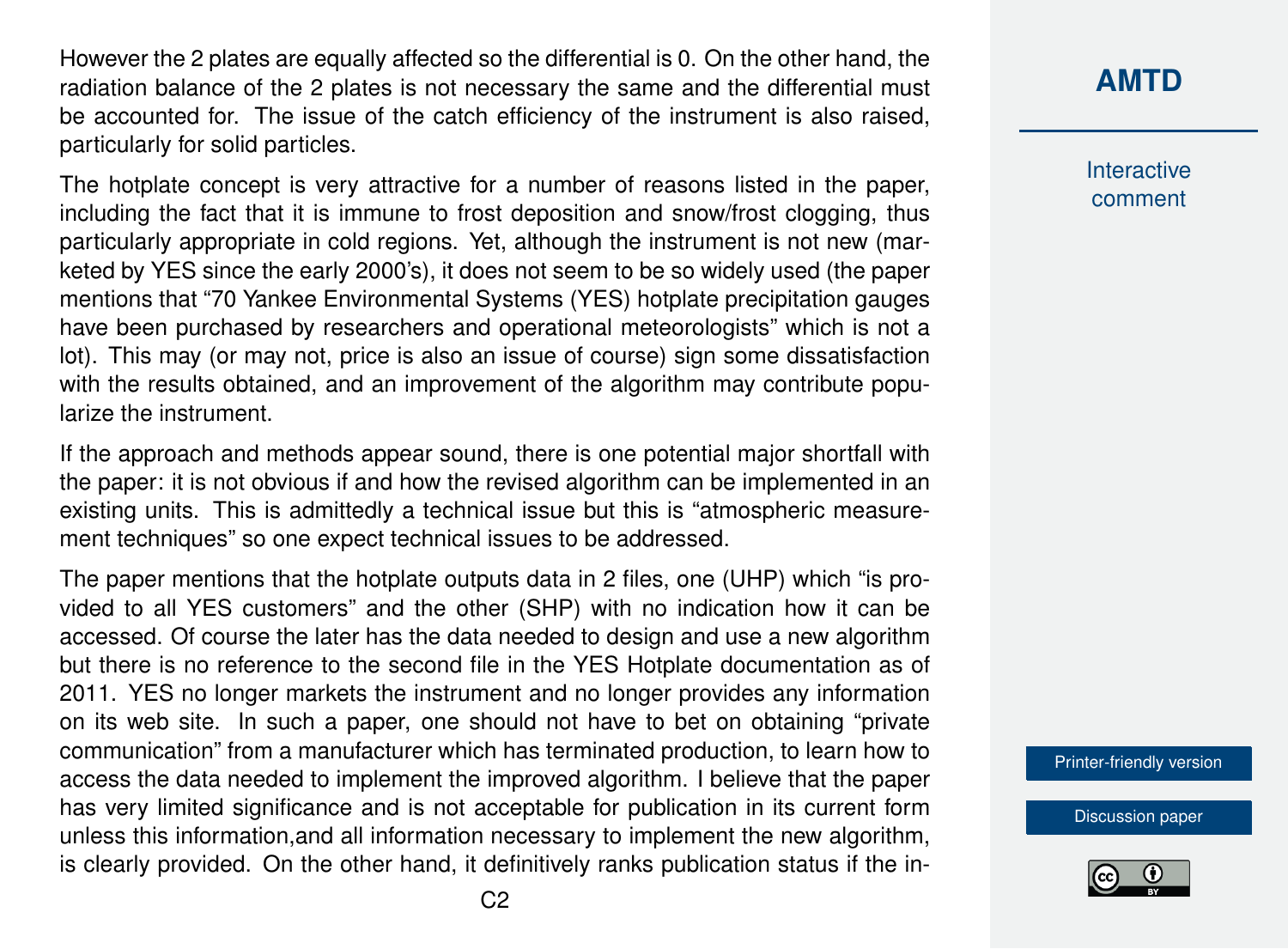formation is given so that the reader can implemented the new algorithm, and provided the various issues bellow are addressed, some of which are fairly serious though.

The introduction (lines 33 – 37) states that 2 types of instrumentations to measure precipitation have been developed: the capture and optical gauges. This ignores radars which are powerful tools to measure and even profile precipitation. Because of ground clutter and vertical resolution, radars do admittedly not measure precipitation right at the very surface but because they can profile vertically it may be checked whether precipitation rates vary or not as it reaches closer to the surface. Radars do not "obstruct the wind and deflects falling particles in the measurement zone" (line 38). There is no "clogging with snow" with radars (line 47).

Equation (3) (lines  $113 - 120$ ) describes the improvement of the algorithm by the authors by taking into account the solar and thermal radiation contributions the the heat balance of the upper plate. Except for the latent heat term, one would expect a similar expression for the lower plate but this is not explicit. Because the hotplate is immune from snow and frost related problems that affect other sensors, it is expected particularly useful in cold snowy regions but then comes in the short wave power input reflected by the surface. If the sensor only measures the downwelling solar radiation, how is the reflected part factored in the lower plate energy balance?

Line 103: the sensible term is a function of U and T. Figure 1 shows that the temperature sensor is very poorly shaded from solar radiation reflected by the surface. Over a snow covered surface this is a likely major problem. The authors should evaluate the impact on precipitation estimation over snow, possibly bring in an empirical correction?

Then, according to line 202, the upwelling IR is also estimated from this temperature supposed to be the ambient air temperature, but probably largely overestimated over snow.

Line 3176: Define AGL (presumably Above Ground Level)

**[AMTD](https://www.atmos-meas-tech-discuss.net/)**

Interactive comment

[Printer-friendly version](https://www.atmos-meas-tech-discuss.net/amt-2017-234/amt-2017-234-RC1-print.pdf)